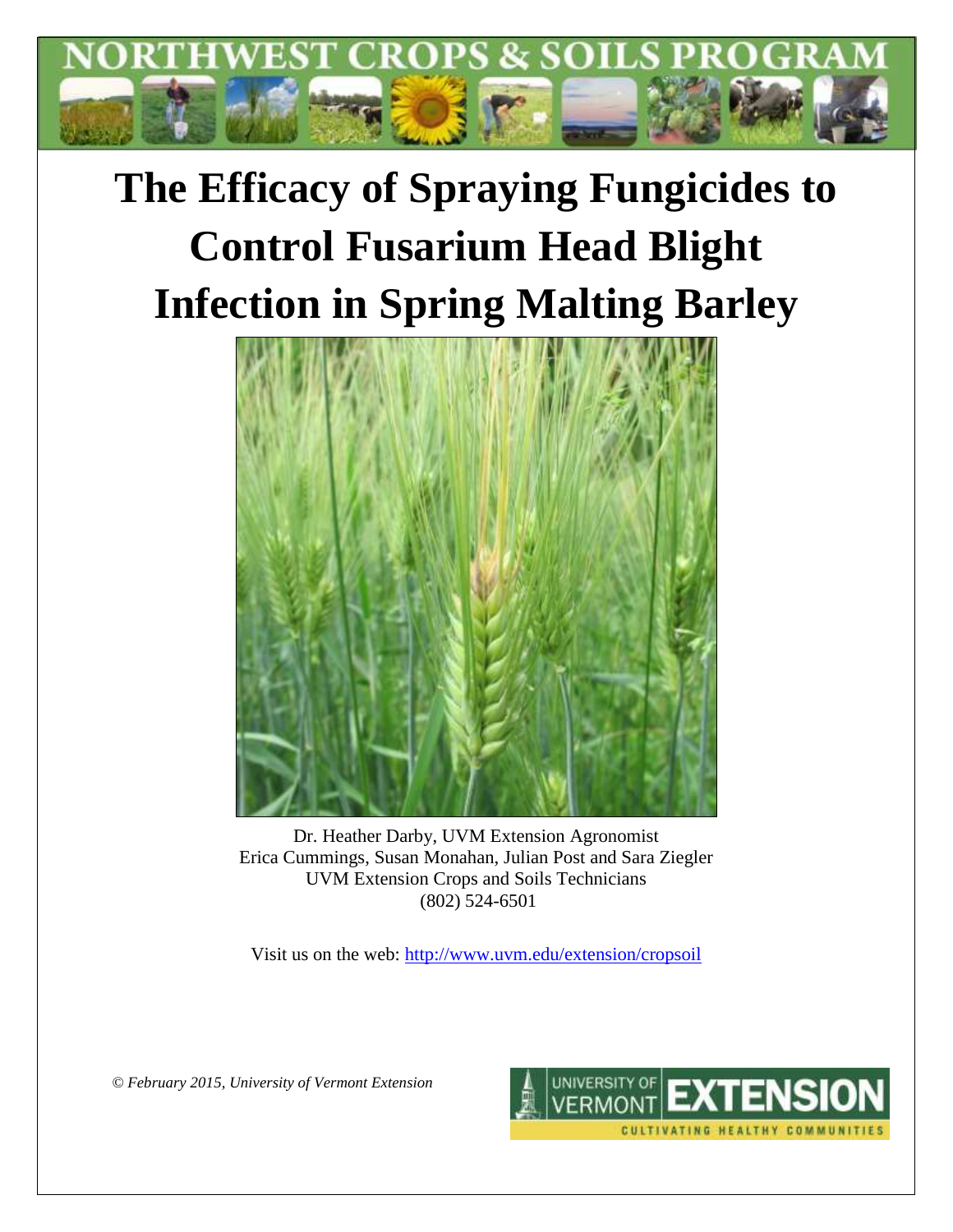#### **THE EFFICACY OF SPRAYING FUNGICIDES TO CONTROL FUSARIUM HEAD BLIGHT INFECTION IN SPRING MALTING BARLEY**

Dr. Heather Darby, University of Vermont Extension [Heather.Darby\[at\]uvm.edu](mailto:Heather.Darby@uvm.edu)

Public interest in sourcing local foods has extended into beverages, and the current demand for local brewing and distilling ingredients is quickly increasing. One new market that has generated interest of both farmers and end-users is malted barley. This only stands to reason since the Northeast alone is home to over 175 microbreweries and 35 craft distillers. Until recently, local malt was not readily available to brewers or distillers. However, a rapid expansion of the fledgling malting industry will hopefully give farmers new markets and end-users hope of readily available malt. To date, the operating maltsters struggle to source enough local grain to match demand for their product. In addition to short supplies, the local malt barley that is available often does not meet the rigid quality standards for malting. One major obstacle for growers is *Fusarium* head blight (FHB) infection of grain. This disease is currently the most important disease facing organic and conventional grain growers in the Northeast, resulting in loss of yield, shriveled grain, and most importantly, mycotoxin contamination. A vomitoxin called Deoxynivalenol (DON) is considered the primary mycotoxin associated with FHB. The spores are usually transported by air currents and can infect plants at flowering through grain fill. Eating contaminated grain greater than 1ppm poses a health risk to both humans and livestock.

Fungicide applications have proven to be relatively effective at controlling FHB in other barley growing regions. No work has been done in this region on the optimum timing for a fungicide application to barley specifically to minimize DON. In addition, there are limited studies evaluating organic approved fungicides or biostimulants for management of this disease. In April of 2014, the UVM Extension Northwest Crops and Soils program initiated a spring barley fungicide trial to determine the efficacy and timing of fungicide application to reduce FHB infection on cultivars with varying degrees of disease susceptibility.

## **MATERIALS AND METHODS**

A field experiment was established at the Borderview Research Farm located in Alburgh, VT on 29-Apr to investigate the effects of cultivar resistance, fungicide efficacy, application timing on FHB and DON infection in spring malt barley. The experimental design was a randomized complete block, with a splitplot arrangement of cultivar as the whole-plot and fungicide+timing treatments as the sub-plots. The main plot of cultivar included Rasmussen, a 6-row malting barley which is a FHB susceptible variety, and Conlon, a 2-row malting barley with moderate FHB resistance. The fungicide+timing treatments are listed in Table 2.

The seedbed at the Alburgh location was prepared by conventional tillage methods. All plots were managed with practices similar to those used by producers in the surrounding areas (Table 1). The previous crop planted at the site was no-till corn. Prior to planting the trial area was disked and spike tooth harrowed to prepare for planting. The plots were seeded with a Sunflower seed drill on 29-Apr at a seeding rate of 123 lbs  $ac^{-1}$ . Plot size was  $10'x 20'$ .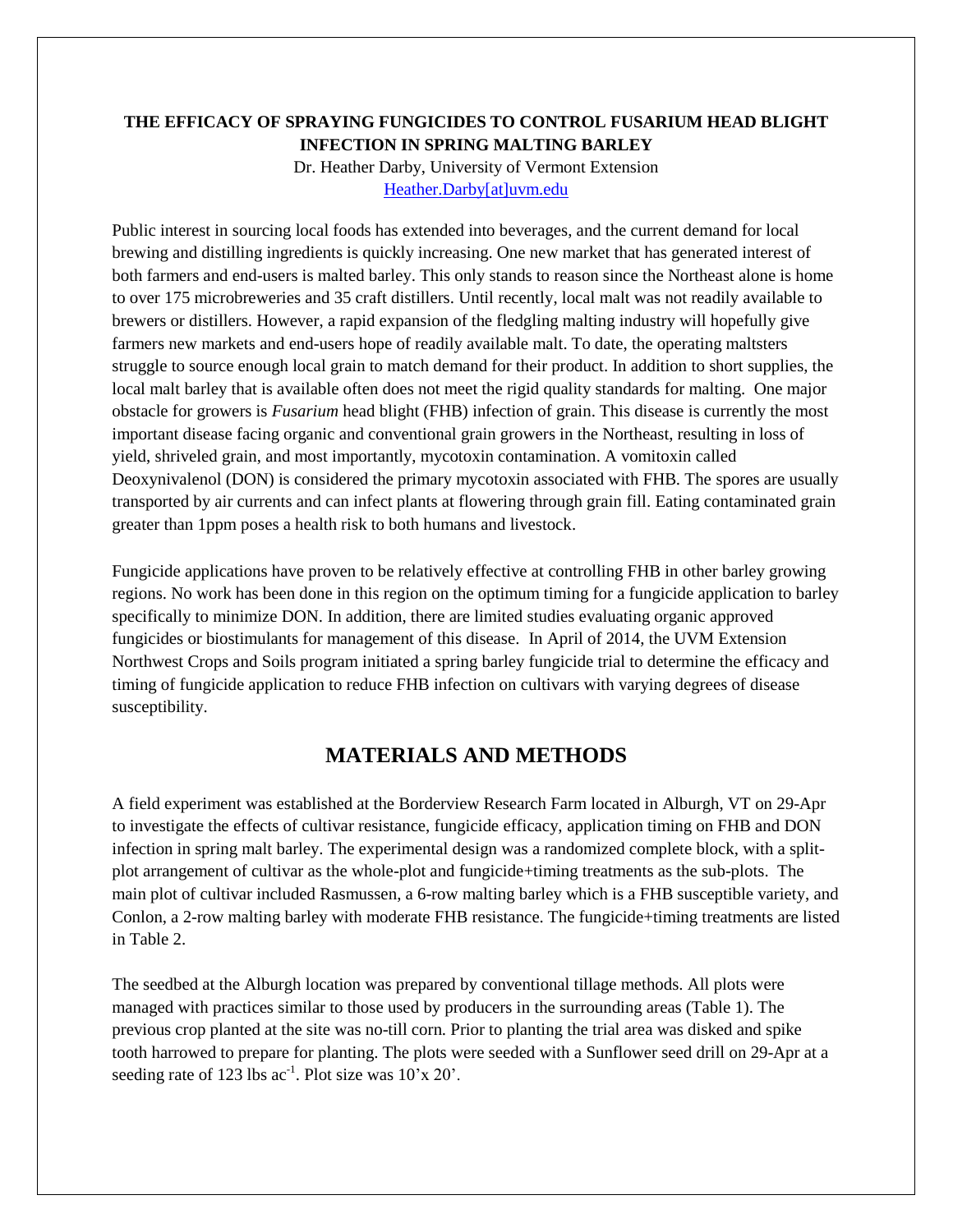| <b>Trial Information</b>   |                                             |  |  |
|----------------------------|---------------------------------------------|--|--|
| Location                   | <b>Borderview Research Farm</b>             |  |  |
|                            | Alburgh, VT                                 |  |  |
| Soil type                  | Benson rocky silt loam                      |  |  |
| <b>Previous crop</b>       | No-till corn                                |  |  |
| <b>Row spacing (inch)</b>  |                                             |  |  |
| Seeding rate (lbs $ac-1$ ) | 123                                         |  |  |
| <b>Replicates</b>          |                                             |  |  |
| <b>Varieties</b>           | Conlon and Rasmussen                        |  |  |
| <b>Planting date</b>       | $29-Apr$                                    |  |  |
| <b>Harvest date</b>        | $4-Aug$                                     |  |  |
| Harvest area (ft)          | $5 \times 20$                               |  |  |
| <b>Tillage operations</b>  | Fall plow, spring disk & spike tooth harrow |  |  |

#### **Table 1. General plot management of the trial.**

When the barley reached 50% anthesis (27-Jun), plots were sprayed with one of three fungicides (Table 2). The application was made using a Schaben 3-point Sprayer-110 gallon-8 Pump Roller calibrated to deliver at a rate of 10 gallons per acre. The adjuvant 'Induce' was added to the Porsaro application at a rate of 0.125%. All but one plot (Control) of each cultivar was inoculated 36 hours (29- Jun), after the anthesis

treatment was applied, with a spore suspension (5,830 spores/ml) consisting of a mixture of isolates of *Fusarium graminearum* endemic to the area. The *Fusarium graminearum* spores were multiplied and harvested using the 'Gz conidial suspension inoculum protocol'. Ten days after anthesis (8-Jul), a postanthesis fungicide spray was applied (Table 2). Water was applied at the same rate as the fungicides to the control plots and to those that were only inoculated with *Fusarium graminearum.*

**Prosaro®** (EPA# 264-862) fungicide provides broad-spectrum disease control, stops the penetration of the fungus into the plant and the spread of infection within the plant and inhibits the reproduction and further growth of the fungus.

**Camp WG** (EPA# 55146-1) is a 77% copper hydroxide-based, broad-spectrum fungicide for disease control. When copper hydroxide is mixed with water, it releases copper ions, which disrupt the cellular proteins of the fungus. This product is approved for use in organic production systems.

**Regalia** (EPA # 85059-3) bio fungicides have a unique and complex mode of action, referred to as Induced Systemic Resistance (ISR), and carry a FRAC code of P5. ISR creates a defense response in the treated plants and stimulates additional biochemical pathways that strengthen the plant structure and act against the pathogen. When applied to crops, Regalia products activate ISR and induce the plants to produce specialized proteins and other compounds—phytoalexins, cell strengtheners, antioxidants, phenolics, and PR proteins—which are known to inhibit fungal and bacterial diseases and also improve plant health and vigor. This product is approved for use in organic production systems.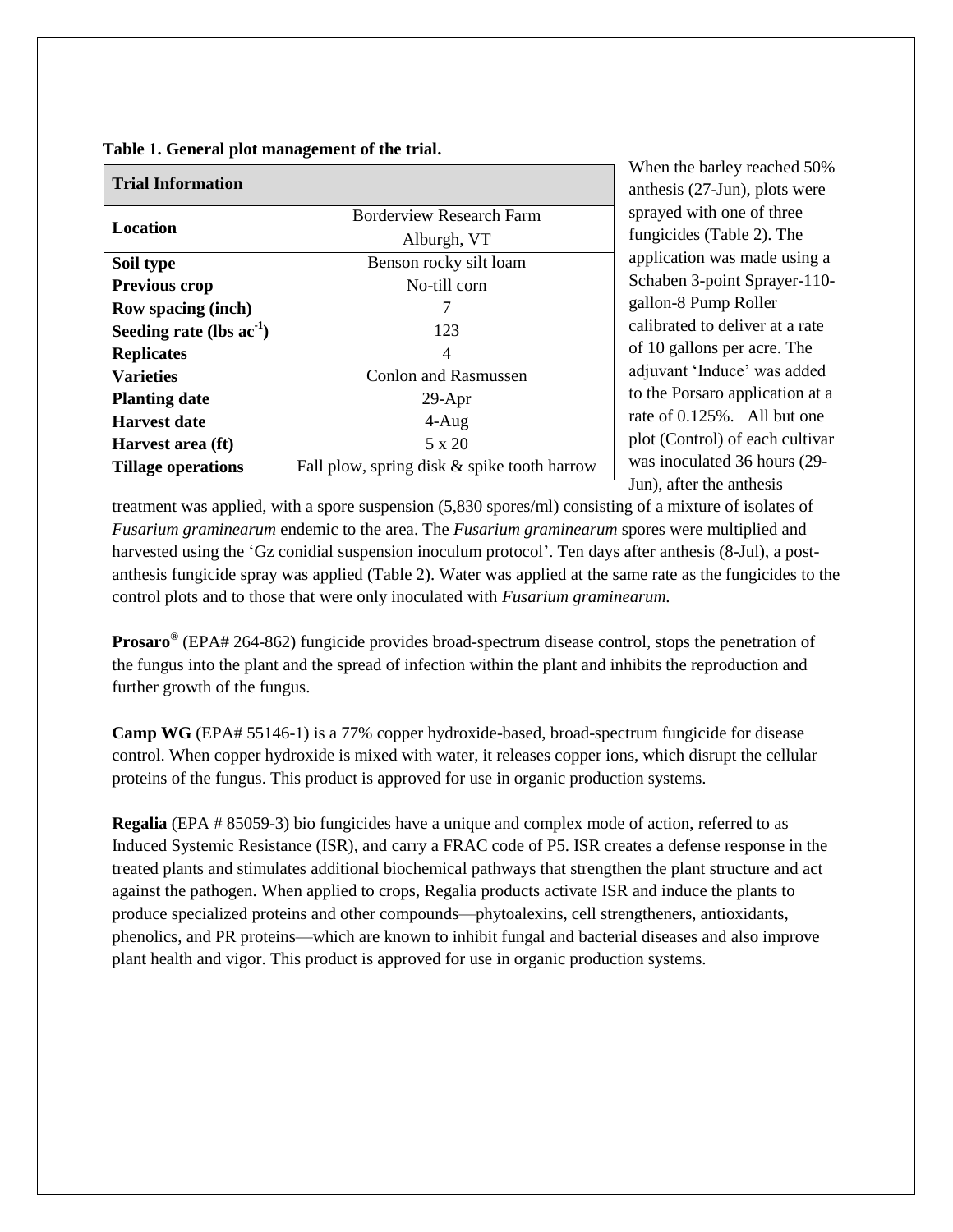| <b>Treatments</b>       | <b>Anthesis</b><br>application | <b>Post-anthesis</b><br>application | <b>Application rate</b>                       | <b>Fusarium</b><br>application | <b>Fusarium</b><br>concentration |
|-------------------------|--------------------------------|-------------------------------------|-----------------------------------------------|--------------------------------|----------------------------------|
|                         | date                           | date                                |                                               | date                           | spores/ml                        |
| Control                 | $27$ -Jun                      | $8-Jul$                             | water                                         | $29$ -Jun                      | water                            |
| Fusarium<br>graminearum | $27$ -Jun                      | 8-Jul                               | water                                         | $29$ -Jun                      | 5.83 x $10^3$                    |
| Champ                   | $27-Jun$                       | 8-Jul                               | 1 lb $ac^{-1}$                                | $29$ -Jun                      | 5.83 x $10^3$                    |
| Porsaro                 | $27-Jun$                       | 8-Jul                               | 6.5 fl oz $ac^{-1}$ ,<br>$(+ 0.125\%$ Induce) | $29$ -Jun                      | 5.83 x $10^3$                    |
| Regalia                 | $27-Jun$                       | 8-Jul                               | 1 qt $ac^{-1}$                                | $29$ -Jun                      | 5.83 x $10^3$                    |

**Table 2. Plot treatments-Fungicide and** *Fusarium* **application dates and rates.**

When the barley reached the soft dough growth stage, FHB intensity was assessed by randomly clipping 60-100 heads throughout each plot, spikes were counted and a visual assessment of each head was rated for FHB infection. To assess the infection rate we use the North Dakota State University Extension Service's "A Visual Scale to Estimate Severity of Fusarium Head Blight in Wheat" online publication.

Grain plots were harvested in Alburgh with an Almaco SPC50 plot combine on 4-Aug, the harvest area was 5' x 20'. At the time of harvest grain moisture, test weight, and yield were calculated.

Following harvest, seed was cleaned with a small Clipper cleaner (A.T. Ferrell, Bluffton, IN). An approximate one pound subsample was collected to determine quality. Quality measurements included standard testing parameters used by commercial mills. Test weight was measured by the weighing of a known volume of grain. Generally the heavier the wheat is per bushel, the higher baking quality. The acceptable test weight for bread wheat is 56-60 lbs per bushel. Once test weight was determined, the samples were then ground into flour using the Perten LM3100 Laboratory Mill. At this time flour was evaluated for mycotoxin levels. Deoxynivalenol (DON) analysis was analyzed using Veratox DON 5/5 Quantitative test from the NEOGEN Corp. This test has a detection range of 0.5 to 5 ppm. Samples with DON values greater than 1 ppm are considered unsuitable for human consumption.

All data was analyzed using a mixed model analysis where replicates were considered random effects. The LSD procedure was used to separate cultivar means when the F-test was significant (P< 0.10). There were significant differences among the two locations for most parameters and therefore data from each location is reported independently.

Variations in yield and quality can occur because of variations in genetics, soil, weather, and other growing conditions. Statistical analysis makes it possible to determine whether a difference among varieties is real or whether it might have occurred due to other variations in the field. At the bottom of each table a LSD value is presented for each variable (e.g. yield). Least Significant Differences at the 10% level of probability are shown. Where the difference between two varieties within a column is equal to or greater than the LSD value at the bottom of the column, you can be sure in 9 out of 10 chances that there is a real difference between the two varieties. In the following example, variety A is significantly different from variety C, but not from variety B. The difference between A and B is equal to 725, which is less than the LSD value of 889. This means that these varieties did not differ in yield. The difference between A and C is equal to 1454, which is greater than the LSD value of 889. This means that the yields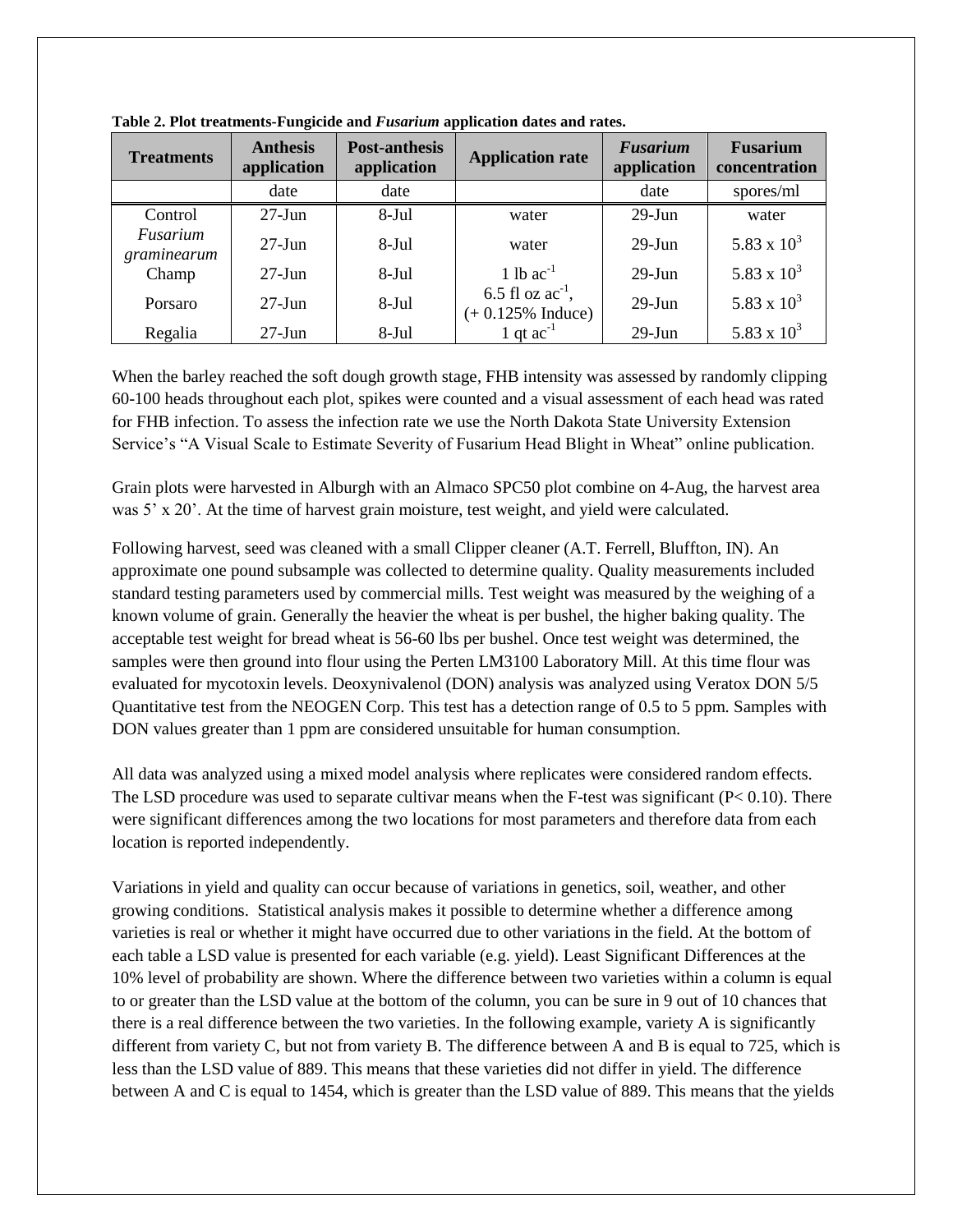of these varieties were significantly different from one another. The asterisk indicates that variety B was not significantly lower than the top yielding variety.

| <b>Variety</b> | Yield |
|----------------|-------|
| A              | 3161  |
| B              | 3886* |
| C              | 4615* |
| LSD            | 889   |

## **RESULTS**

Seasonal precipitation and temperature recorded at weather stations in close proximity to the 2014 site are shown in Table 3. The growing season this year was marked by lower than normal temperatures in April, July, and August and higher than normal rainfall throughout the growing season (Apr-Aug). From April to August, there was an accumulation of 4510 Growing Degree Days (GDDs) in Alburgh which is 53 GDDs below the 30 year average.

| Alburgh, VT                       | April   | May  | June | July    | August  |
|-----------------------------------|---------|------|------|---------|---------|
| Average temperature $(^{\circ}F)$ | 43.0    | 57.4 | 66.9 | 69.7    | 67.6    |
| Departure from normal             | $-1.80$ | 1.00 | 1.10 | $-0.90$ | $-1.20$ |
|                                   |         |      |      |         |         |
| Precipitation (inches)            | 4.34    | 4.90 | 6.09 | 5.15    | 3.98    |
| Departure from normal             | 1.52    | 1.45 | 2.40 | 1.00    | 0.07    |
|                                   |         |      |      |         |         |
| Growing Degree Days (base 32°F)   | 330     | 789  | 1041 | 1171    | 1108    |
| Departure from normal             | $-53.9$ | 32.8 | 27.3 | $-26.9$ | $-30.9$ |

**Table 3. Temperature and precipitation summary for Alburgh, VT, 2014.**

Based on weather data from a Davis Instruments Vantage Pro2 with WeatherLink data logger. October data represents weather recorded through the last corn harvest, 14-Oct 2014.

Historical averages are for 30 years of NOAA data (1981-2010) from Burlington, VT.

#### *Barley Variety x Fungicide/Timing Interactions:*

There was a significant fungicide by variety interaction for DON concentrations. These interactions indicate that malting barley varieties respond differently to the different fungicides applied. The DON levels in the Conlon plots varied slightly between fungicide/timing treatments and were not significantly different (Figure 1). The Rasmussen plots were significantly different by fungicide/timing application.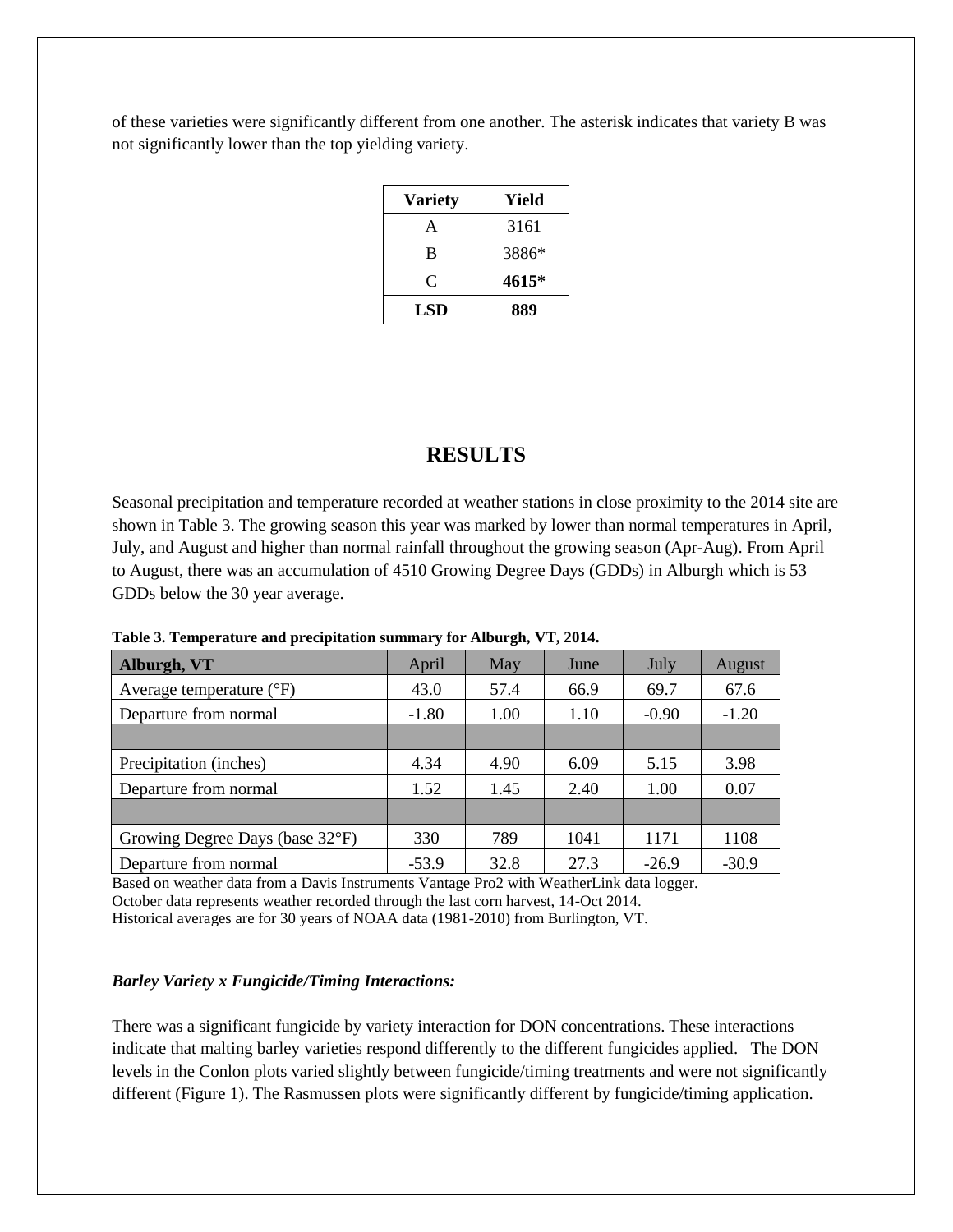The Posaro anthesis and post-anthesis treatments resulted in the lowest DON levels, and the Regalia anthesis and post-anthesis treatments resulted in the highest DON levels.



**Figure 1. Barley variety by fungicide interaction on Deoxynivalenol (DON) level.** Treatments with the same letter did not differ significantly.

#### *Impact of Fungicide and Timing*

There were no significant differences in the average FHB plot severity, infected head severity, or incidence of infected heads between fungicide+timing treatments (Table 4). The Control had the lowest average FHB plot severity (2.47%) and the lowest infected head severity (10.1%). The post-anthesis Champ application had the lowest incidence of infected heads. The *Fusarium* inoculated plots had the highest average FHB plot severity (7.97%) and infected head severity (28.3%). The highest FBH incidence was the Regalia anthesis application (32.7%).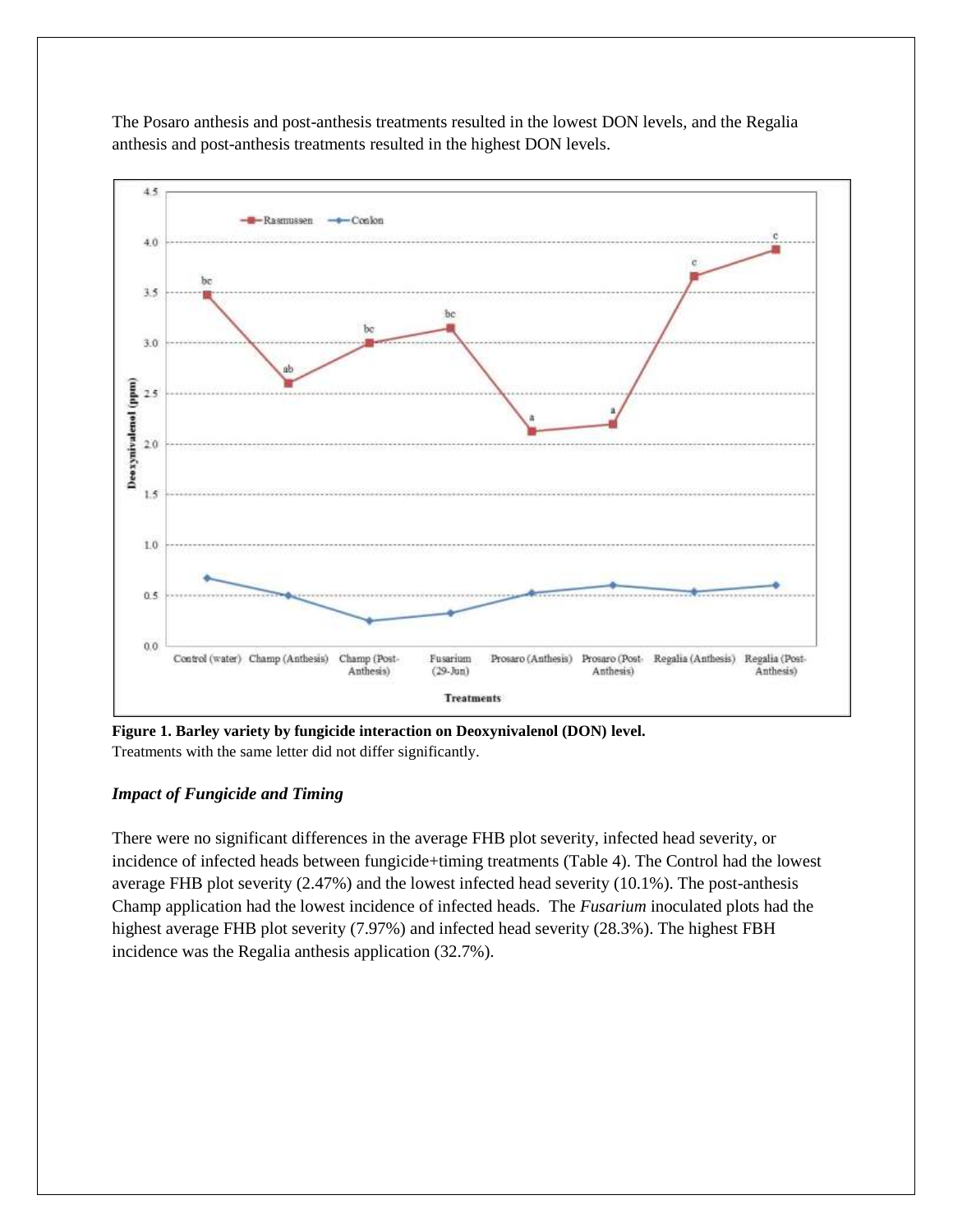| <b>Treatment</b>  | <b>Timing</b> | <b>Average FHB</b><br>severity | <b>Average infected</b><br>head severity | <b>Incidence of</b><br>infected heads |
|-------------------|---------------|--------------------------------|------------------------------------------|---------------------------------------|
|                   |               | $\%$                           | $\%$                                     | %                                     |
| Control (water)   | All           | 2.47                           | 10.1                                     | 18.3                                  |
| Fusarium          | $29$ -Jun     | 7.97                           | 28.3                                     | 24.7                                  |
| Champ             | Anthesis      | 6.19                           | 24.9                                     | 19.5                                  |
| Champ             | Post-Anthesis | 3.78                           | 13.7                                     | <b>18.0</b>                           |
| Porsaro           | Anthesis      | 2.97                           | 16.1                                     | 19.3                                  |
| Porsaro           | Post-Anthesis | 4.59                           | 24.6                                     | 26.2                                  |
| Regalia           | Anthesis      | 6.33                           | 18.6                                     | 32.7                                  |
| Regalia           | Post-Anthesis | 3.28                           | 27.5                                     | 24.9                                  |
| LSD(0.10)         |               | <b>NS</b>                      | <b>NS</b>                                | <b>NS</b>                             |
| <b>Trial Mean</b> |               | 4.70                           | 20.5                                     | 23.0                                  |

**Table 4. The FHB incidence and severity following fungicide treatments at anthesis and post-anthesis, Alburgh, VT 2014.**

Values shown in **bold** are of the highest value or top performing.

NS - None of the varieties were significantly different from one another.

There were significant differences in yield, harvest moisture, and DON level between fungicide+timing treatments (Table 5). All fungicide+timing treatments yielded significantly higher than the control (Figure 2). Both the anthesis and post-anthesis Posaro applications had moisture contents significantly higher than all other treatments in the study. Test weight did not differ significantly by treatment. None of the treatments met industry standards of 48 lbs  $bu^{-1}$  for barley. The anthesis applied Prosaro had the lowest DON level (1.06 ppm) and was not significantly different than post-anthesis applied Prosaro and anthesis applied Champ (Figure 3). The DON concentrations of the Regalia treatments did not differ significantly from the control or Fusarium treatments.

| <b>Treatment</b>  | <b>Timing</b> | Yield $@$<br>13.5%<br>moisture | <b>Harvest</b><br>moisture | <b>Test</b><br>weight         | <b>DON</b> |
|-------------------|---------------|--------------------------------|----------------------------|-------------------------------|------------|
|                   |               | $\text{lbs}$ ac <sup>-1</sup>  | $\frac{0}{0}$              | $\text{lbs}$ bu <sup>-1</sup> | ppm        |
| Control (water)   | All           | 1643                           | 13.6                       | 46.6                          | 1.74       |
| <b>Fusarium</b>   | $29$ -Jun     | 1801                           | $12.8*$                    | 46.4                          | 1.58       |
| Champ             | Anthesis      | 2310*                          | 13.4                       | 46.5                          | $1.30*$    |
| Champ             | Post-Anthesis | $2253*$                        | $12.5*$                    | 46.2                          | 1.50       |
| Porsaro           | Anthesis      | 2488*                          | 14.4                       | 47.0                          | $1.06*$    |
| Porsaro           | Post-Anthesis | 2560*                          | 14.6                       | 46.8                          | $1.10*$    |
| Regalia           | Anthesis      | 2085                           | 13.7                       | 46.3                          | 1.83       |
| Regalia           | Post-Anthesis | 2393*                          | $13.1*$                    | 46.4                          | 1.96       |
| LSD(0.10)         |               | 434                            | 0.62                       | <b>NS</b>                     | 0.41       |
| <b>Trial Mean</b> |               | 2192                           | 13.5                       | 46.5                          | 1.51       |

**Table 5. The impact application timing and fungicide on barley yield and quality.**

Values shown in **bold** are of the highest value or top performing.

\* Treatments that are not significantly different than the top performing variety in a column are indicated with an asterisk

NS - None of the varieties were significantly different from one another.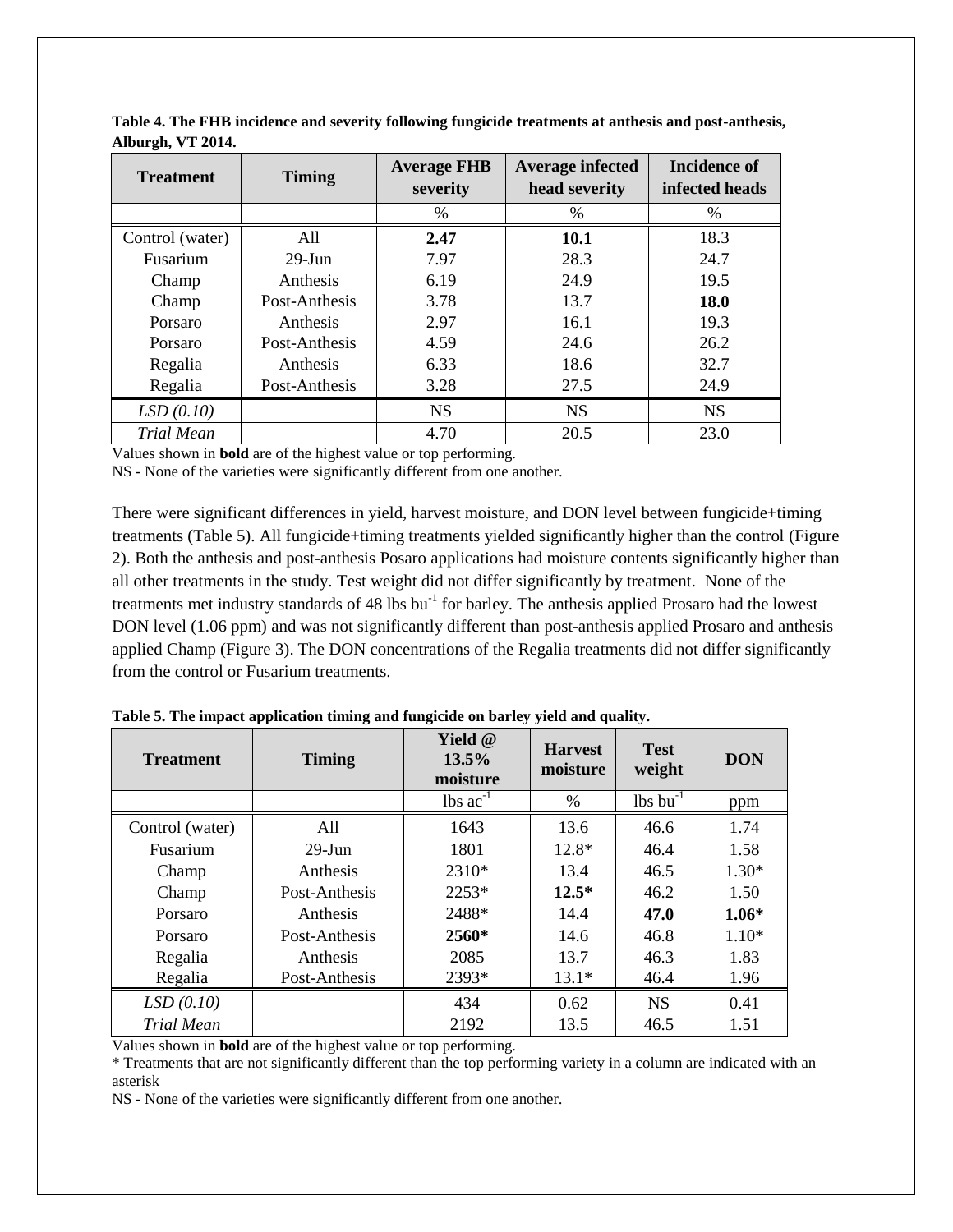

**Figure 2. The impact of application timing and fungicide on barley yield.** Treatments with the same letter did not differ significantly.



**Figure 3. The impact of application timing and fungicide on DON levels.** Treatments with the same letter did not differ significantly.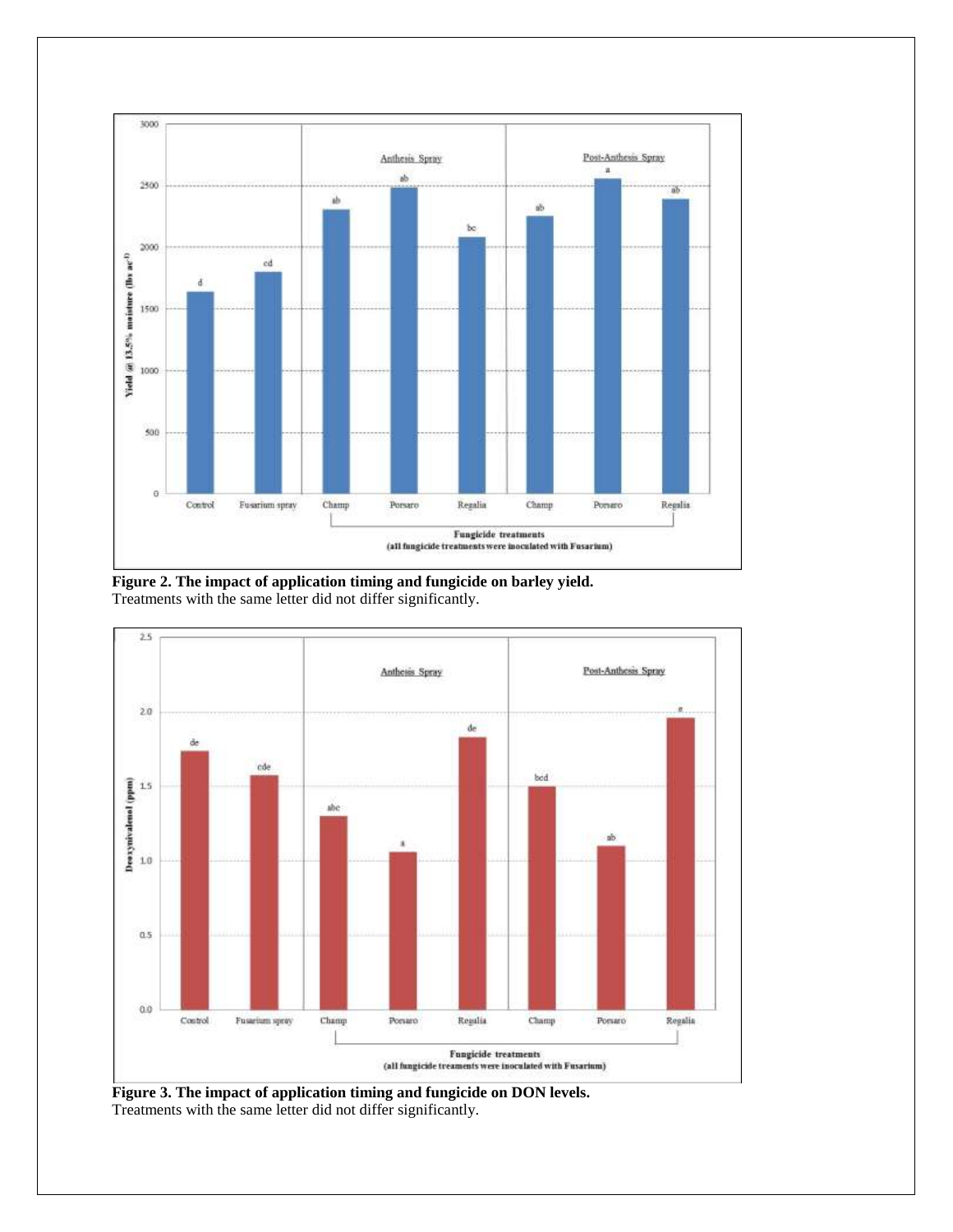#### *Impact of Variety*

There were significant differences in the average FHB plot severity and incidence of FHB infection between malting barley varieties (Table 6, Figure 4). Conlon had the lowest average FBH plot severity (1.88%), average infected head severity (18.1%) and the lowest incidence of infected heads (10.0%).

| <b>Variety</b>    | <b>Average FBH</b><br>plot severity | <b>Average infected</b><br>head severity | <b>Incidence of</b><br>infected heads |
|-------------------|-------------------------------------|------------------------------------------|---------------------------------------|
|                   | %                                   | %                                        | $\%$                                  |
| Conlon            | 1.88*                               | 18.1                                     | $10.0*$                               |
| Rasmussen         | 7.52                                | 22.9                                     | 36.0                                  |
| LSD(0.10)         | 2.17                                | <b>NS</b>                                | 6.00                                  |
| <b>Trial Mean</b> | 4.70                                | 20.5                                     | 23.0                                  |

**Table 6. The impact of malting barley variety of FBH incidence and severity.**

Values shown in **bold** are of the highest value or top performing.

\* Varieties that are not significantly different than the top performing variety in a column are indicated with an asterisk

NS - None of the varieties were significantly different from one another.



**Figure 4. The impact of barley variety on the incidence of FHB infected heads and the average plot FBH severity.**

Treatments with the same letter did not differ significantly.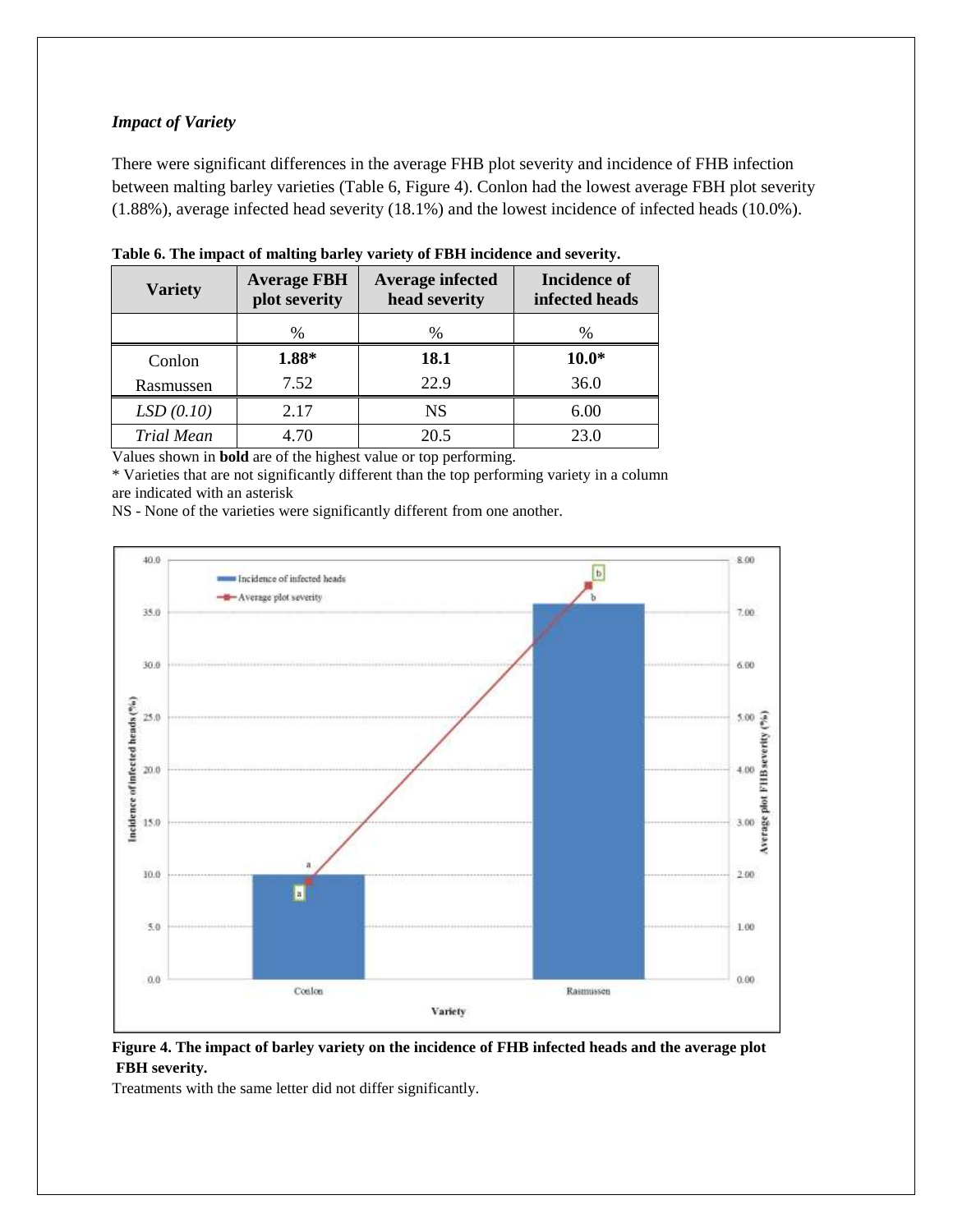The malting barley varieties were significantly different in yield, harvest moisture, test weight, and DON level (Table 7, Figure 5). Rasmussen yielded the highest  $(2,543 \text{ lbs } ac^{-1})$  and Conlon the lowest  $(1,841 \text{ lbs }$  $ac^{-1}$ ). Conlon had the lowest harvest moisture (13.3%), the highest test weight (46.8 lbs bu<sup>-1</sup>) and the lowest DON level (0.50 ppm).

| <b>Variety</b>    | <b>Yield @13.5%</b><br>moisture | <b>Harvest</b><br>moisture | <b>Test</b><br>weight  | <b>DON</b> |
|-------------------|---------------------------------|----------------------------|------------------------|------------|
|                   | $\text{lbs}$ ac <sup>-1</sup>   | $\frac{0}{0}$              | $lbs$ bu <sup>-1</sup> | ppm        |
| Conlon            | 1841                            | $13.3*$                    | $46.8*$                | $0.50*$    |
| Rasmussen         | 2543*                           | 13.7                       | 46.2                   | 2.52       |
| LSD(0.10)         | 187                             | 0.29                       | 0.33                   | 0.19       |
| <b>Trial Mean</b> | 2192                            | 13.5                       | 46.5                   | 1.51       |

**Table 7. The impact of malting barley variety of quality and yield.**

Values shown in **bold** are of the highest value or top performing.

\* Varieties that are not significantly different than the top performing variety in a column are indicated with an asterisk**.**



**Figure 5. The impact of malting barley variety on yield and DON level.** Treatments with the same letter did not differ significantly.